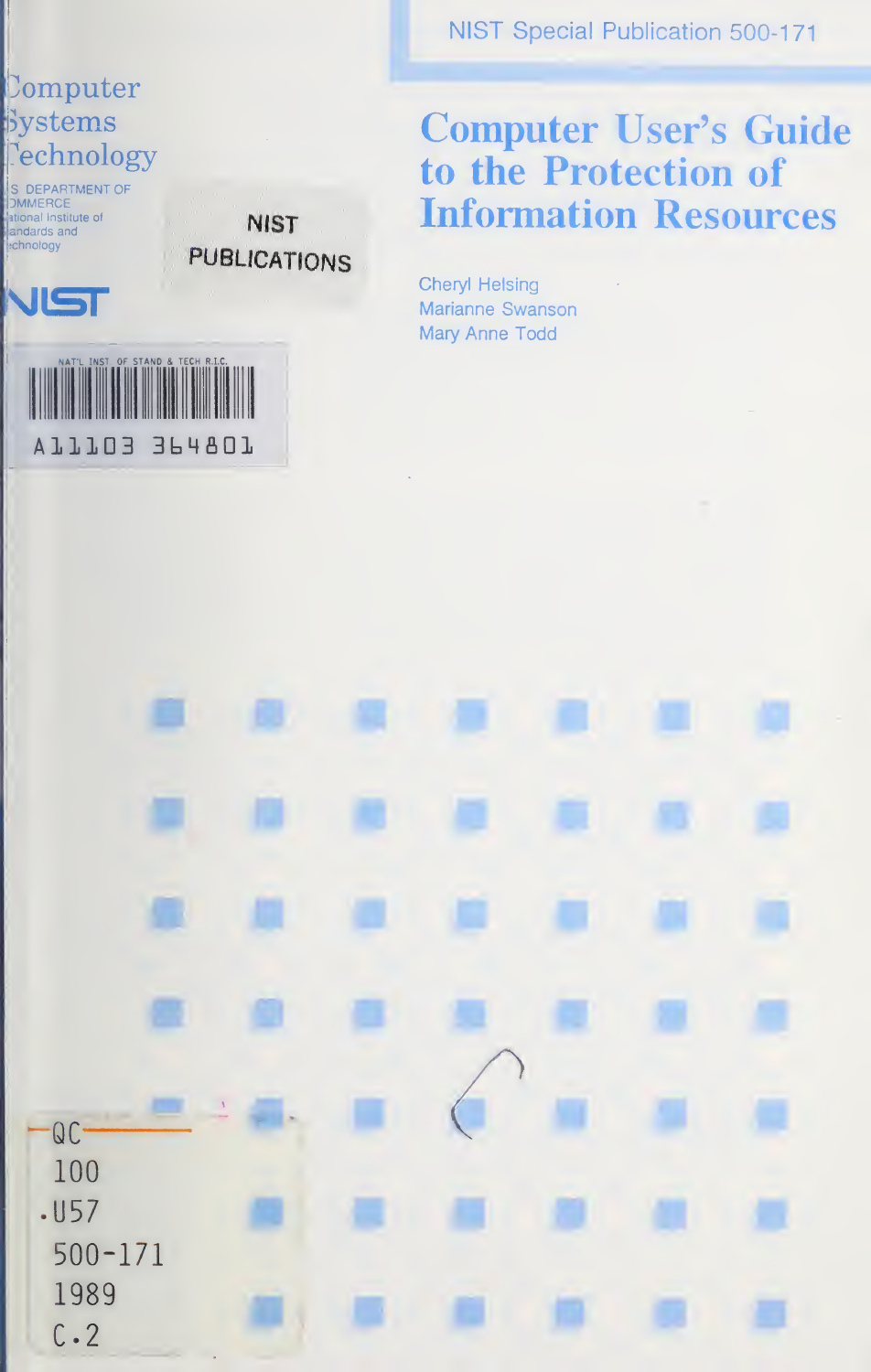## NATIONAL INSTITUTE OF STANDARDS & TECHNOLOGY Research Information Center<br>
Gaithersburg, MD 20899

he National Institute of Standards and Technology<sup>1</sup> was established by an act of Congress on March 3, 1901. The Institute's overall goal is to strengthen and advance the Nation's science and technology and facilitate their effective application for public benefit. To this end, the Institute conducts research to assure international competitiveness and leadership of U.S. industry, science and technology. NIST work involves development and transfer of measurements, standards and related science and technology, in support of continually improving U.S. productivity, product quality and reliability, innovation and underlying science and engineering. The Institute's technical work is performed by the National Measurement Laboratory, the National Engineering Laboratory, the National Computer Systems Laboratory, and the Institute for Materials Science and Engineering.

#### The National Measurement Laboratory

Provides the national system of physical and chemical measurement; coordinates the system with measurement systems of other nations and furnishes essential services leading to accurate and uniform physical and chemical measurement throughout the Nation's scientific community, industry, and commerce; provides advisory and research services to other Government agencies; conducts physical and chemical research; develops, produces, and distributes Standard Reference Materials; provides calibration services; and manages the National Standard Reference Data System. The Laboratory consists of the following centers:

#### The National Engineering Laboratory

Provides technology and technical services to the public and private sectors to address national needs and to solve national problems; conducts research in engineering and applied science in support of these efforts; builds and maintains competence in the necessary disciplines required to carry out this research and technical service; develops engineering data and measurement capabilities; provides engineering measure ment traceability services; develops test methods and proposes engineering standards and code changes; develops and proposes new engineering practices; and develops and improves mechanisms to transfer results of its research to the ultimate user. The Laboratory consists of the following centers:

#### The National Computer Systems Laboratory

Conducts research and provides scientific and technical services to aid Federal agencies in the selection, acquisition, application, and use of computer technology to improve effectiveness and economy in Government operations in accordance with Public Law 89-306 (40 U.S.C. 759), relevant Executive Orders, and other directives; carries out this mission by managing the Federal Information Processing Standards Program, developing Federal ADP standards guidelines, and managing Federal participation in ADP voluntary standardization activities; provides scientific and technological advisory services and assistance to Federal agencies; and provides the technical foundation for computer-related policies of the Federal Government The Laboratory consists of the following divisions:

#### The Institute for Materials Science and Engineering

Conducts research and provides measurements, data, standards, refer ence materials, quantitative understanding and other technical information fundamental to the processing, structure, properties and perfor mance of materials; addresses the scientific basis for new advanced materials technologies; plans research around cross-cutting scientific themes such as nondestructive evaluation and phase diagram development; oversees Institute-wide technical programs in nuclear reactor radiation research and nondestructive evaluation; and broadly disseminates generic technical information resulting from its programs. The Institute consists of the following divisions;

<sup>1</sup>Headquarters and Laboratories at Gaithersburg, MD, unless otherwise noted; mailing address Gaithersburg, MD 20899.

' Located at Boulder, CO, with tome elements at Gaithersburg. MD.

- Basic Standards<sup>2</sup>
- Radiation Research
- Chemical Physics
- Analytical Chemistry

- Computing and Applied **Mathematics**
- Electronics and Electrical Engineering<sup>2</sup>
- Manufacturing Engineering
- Building Technology
- Fire Research
- Chemical Engineering''
- Information Systems Engineering
- Systems and Software Technology
- Computer Security
- Systems and Network Architecture
- Advanced Systems
- Ceramics
- Fracture and Deformation<sup>3</sup>
- Polymers
- Metallurgy
- Reactor Radiation

<sup>&</sup>lt;sup>2</sup>Some divisions within the center are located at Boulder, CO 80303.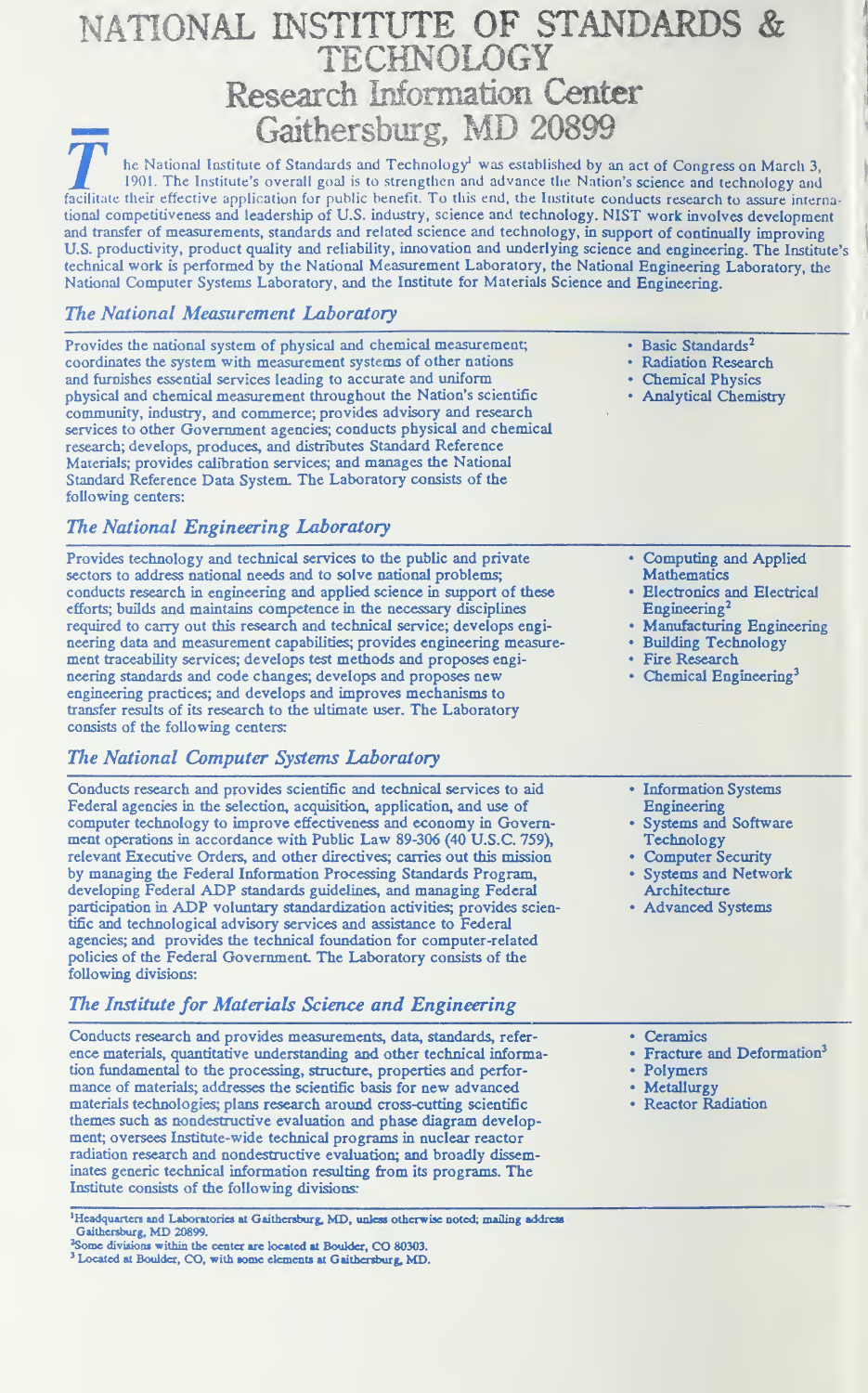NIST Special Publication 500-171

## Computer User's Guide to the Protection of Information Resources

Cheryl Helslng Deloltte, Haskins & Sells

Marianne Swanson Mary Anne Todd

National Computer Systems Laboratory National Institute of Standards and Technology Gaithersburg, MD 20899

October 1989

NISTC  $QCOO$  $u57$ MO. 500-171 1989  $1.7$ 



U.S. DEPARTMENT OF COMMERCE Robert A. Mosbacher, Secretary NATIONAL INSTITUTE OF STANDARDS AND TECHNOLOGY Raymond G. Kammer, Acting Director

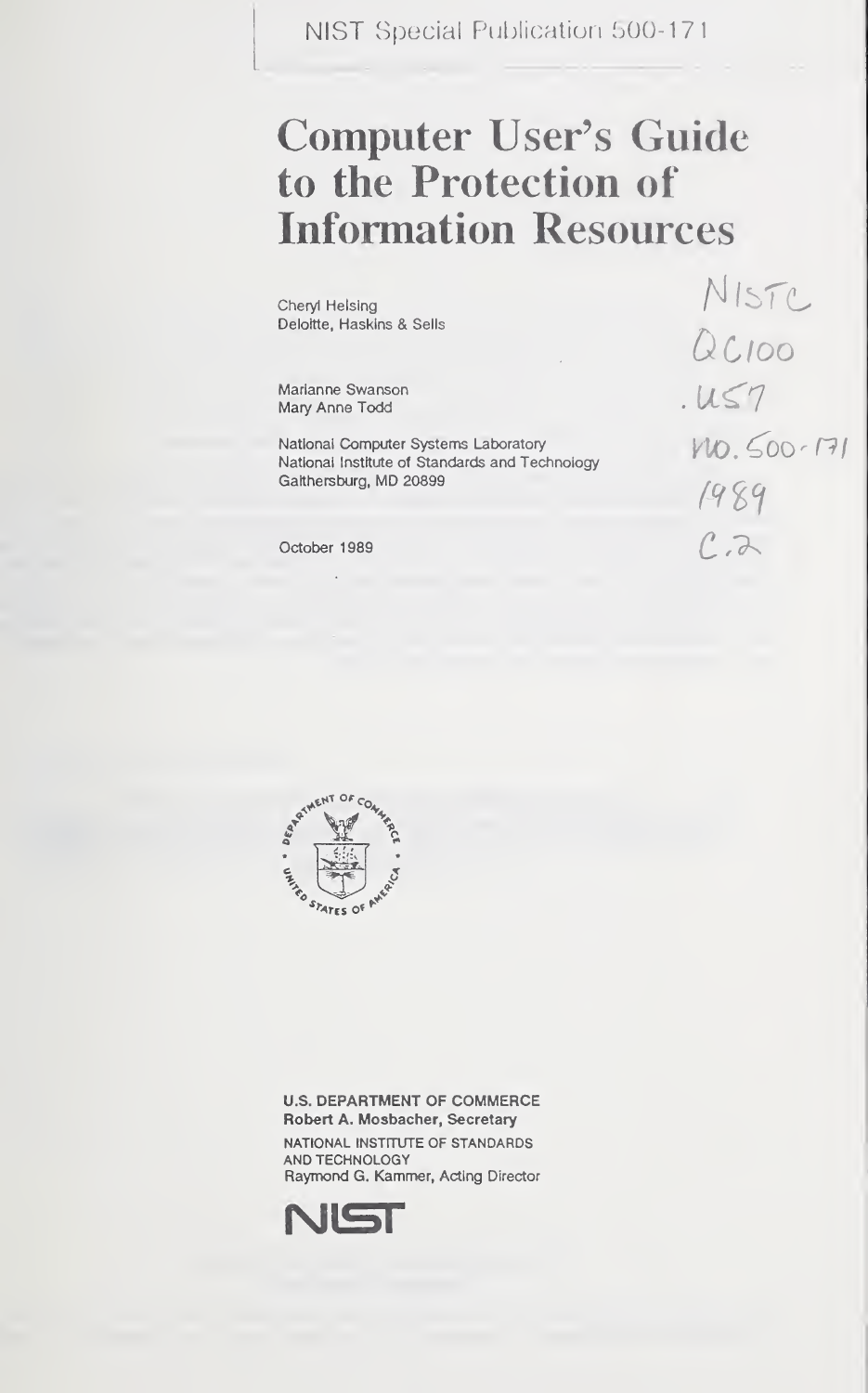#### Reports on Computer Systems Technology

The National Institute of Standards and Technology (NIST) (formerly the National Bureau of Standards) has a unique responsibility for computer systems technology within the Federal government. NIST's National Computer Systems Laboratory (NCSL) develops standards and guidelines, provides technical assistance, and conducts research for computers and related telecommunications systems to achieve more effective utilization of Federal information technology resources, NCSL's responsibilities include development of technical, management, physical, and administrative standards and guidelines for the cost-effective security and privacy of sensitive unclassified information processed in Federal computers. NCSL assists agencies in developing security plans and in improving computer security awareness training. This Special Publication 500 series reports NCSL research and guidelines to Federal agencies as well as to organizations in industry, government, and academia.

#### Library of Congress Catalog Card Number: 89-600764 National Institute of Standards and Technology Special Publication 500-171 Natl. Inst. Stand. Technol. Spec. Publ. 500-171, 16 pages (Oct. 1989) CODEN: NSPUE2

#### U.S. GOVERNMENT PRINTING OFFICE WASHINGTON: 1989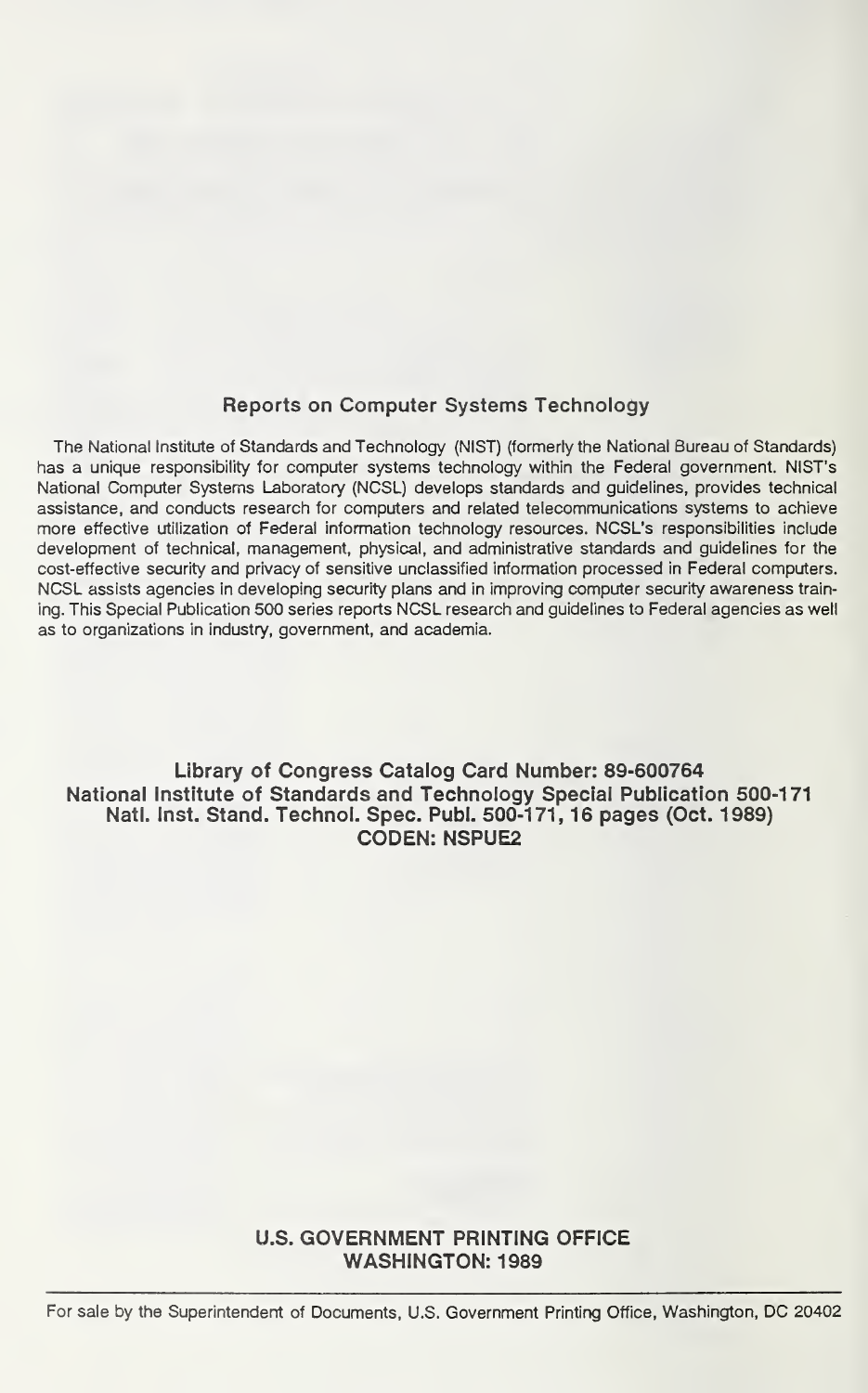The National Institute of Standards and Technology (NIST) is responsible for developing standards, providing technical assistance, and conducting research for computers and related systems. These activities provide technical support to government and industry in the effective, safe, and economical use of computers. With the passage of the Computer Security Act of 1987 (P.L. 100-235), NIST's activities also include the development of standards and guidelines needed to assure the cost-effective security and privacy of sensitive information in Federal computer systems. This guide is just one of three brochures designed for a specific audience. The "Executive Guide to the Protection of Information Resources," and the "Managers Guide to the Protection of Information Resources" complete the series.

#### ACKNOWLEDGMENTS

This guide was written by Cheryl Helsing of Deloitte, Haskins & Sells in conjunction with Marianne Swanson and Mary Anne Todd of the National Institute of Standards and Technology.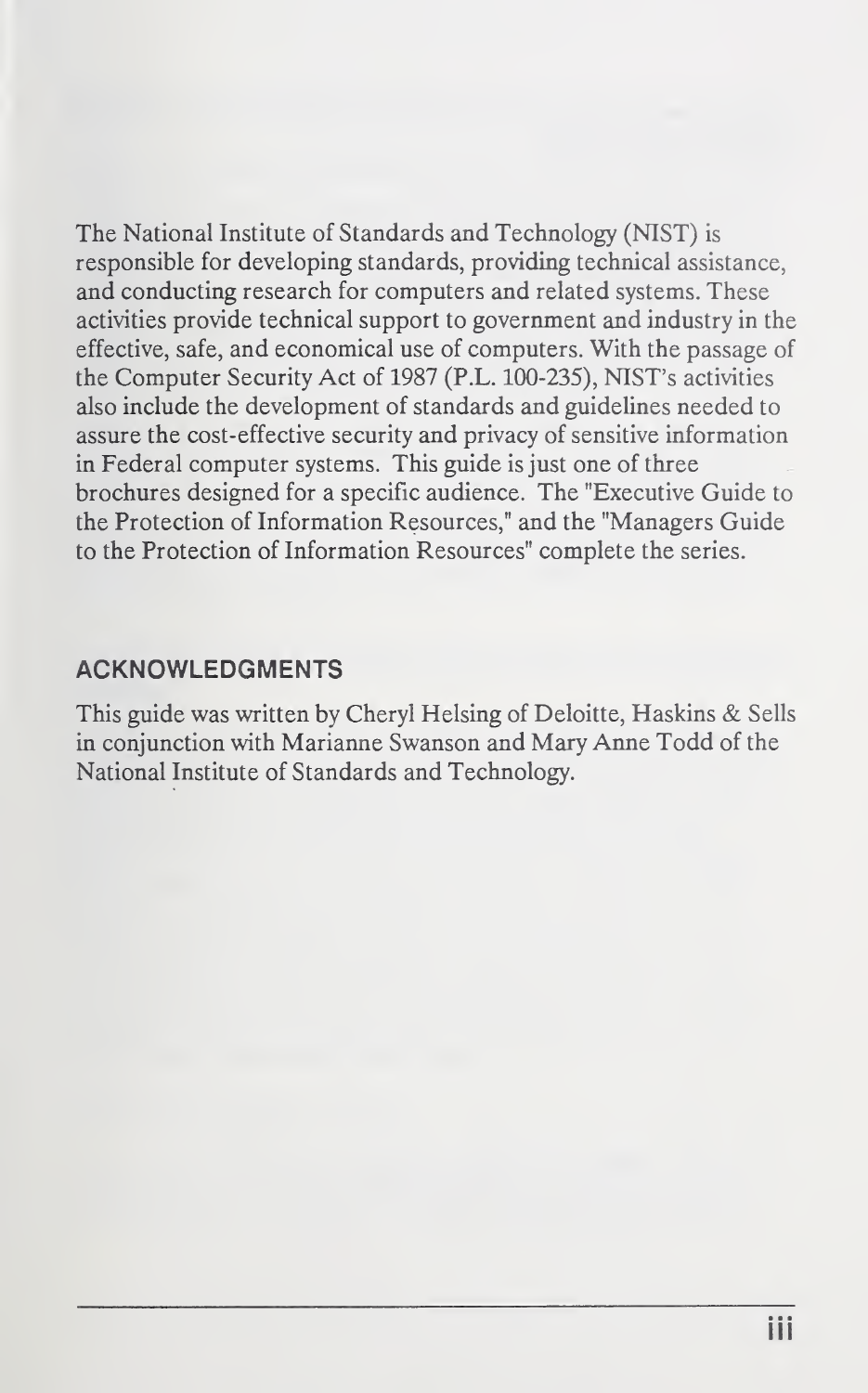| $\sim 10^{-1}$ |  |  |
|----------------|--|--|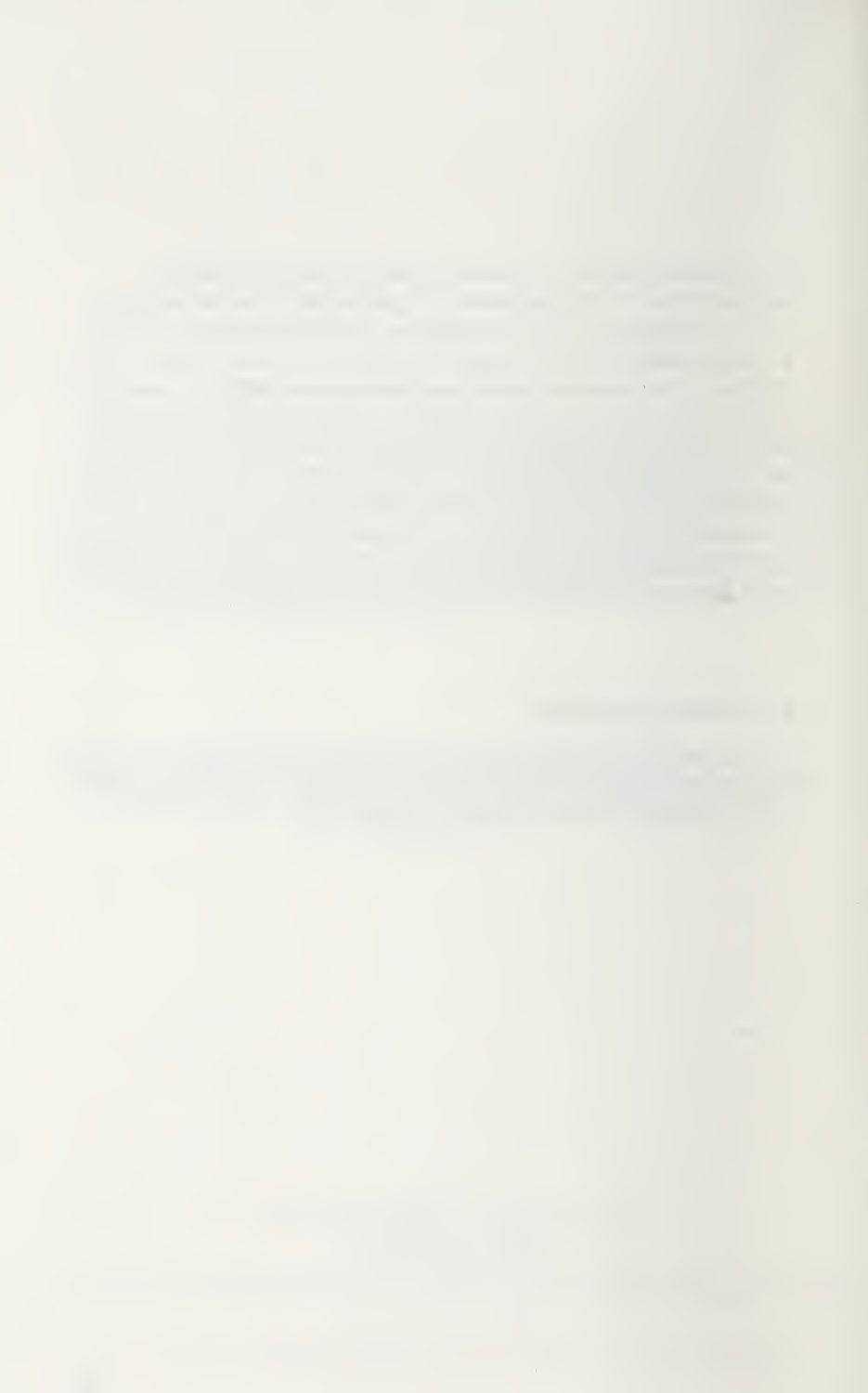## Introduction

Today's computer technology, with microcomputers and on-line access, has placed the power of the computer where it belongs, in YOUR hands. YOU, the users, develop computer applications and perform other data processing functions which previously were only done by the computer operations personnel. These advances have greatly improved our efficiency and effectiveness but, also present a serious challenge in achieving adequate data security.

While excellent progress has been made in computer technology, very little has been done to inform users of the vulnerability of data and information to such threats as unauthorized modification, disclosure, and destruction, either deliberate or accidental. This guide will make you aware of some of the undesirable things that can happen to data and will provide some practical solutions for reducing your risks to these threats.

#### WHO IS RESPONSIBLE FOR PROTECTING DATA AND INFOR-MATION?

The statement that "security is everyone's responsibility" is absolutely true. Owners, developers, operators and users of information systems each has a personal responsibihty to protect these resources. Functional managers have the responsibility to provide appropriate security controls for any information resources entrusted to them. These managers are personally responsible for understanding the sensitivity and criticality of their data and the extent of losses that could occur if the resources are not protected. Managers must ensure that all users of their data and systems are made aware of the practices and procedures used to protect the information resources. When you don't know what your security responsibilities are, ASK YOUR MANAGER OR SUPERVISOR.

### WHAT IS "SENSITIVE" DATA?

All data is sensitive to some degree; exactly how sensitive is unique to each business environment. Within the Federal Government, personal information is sensitive to unauthorized disclosure under the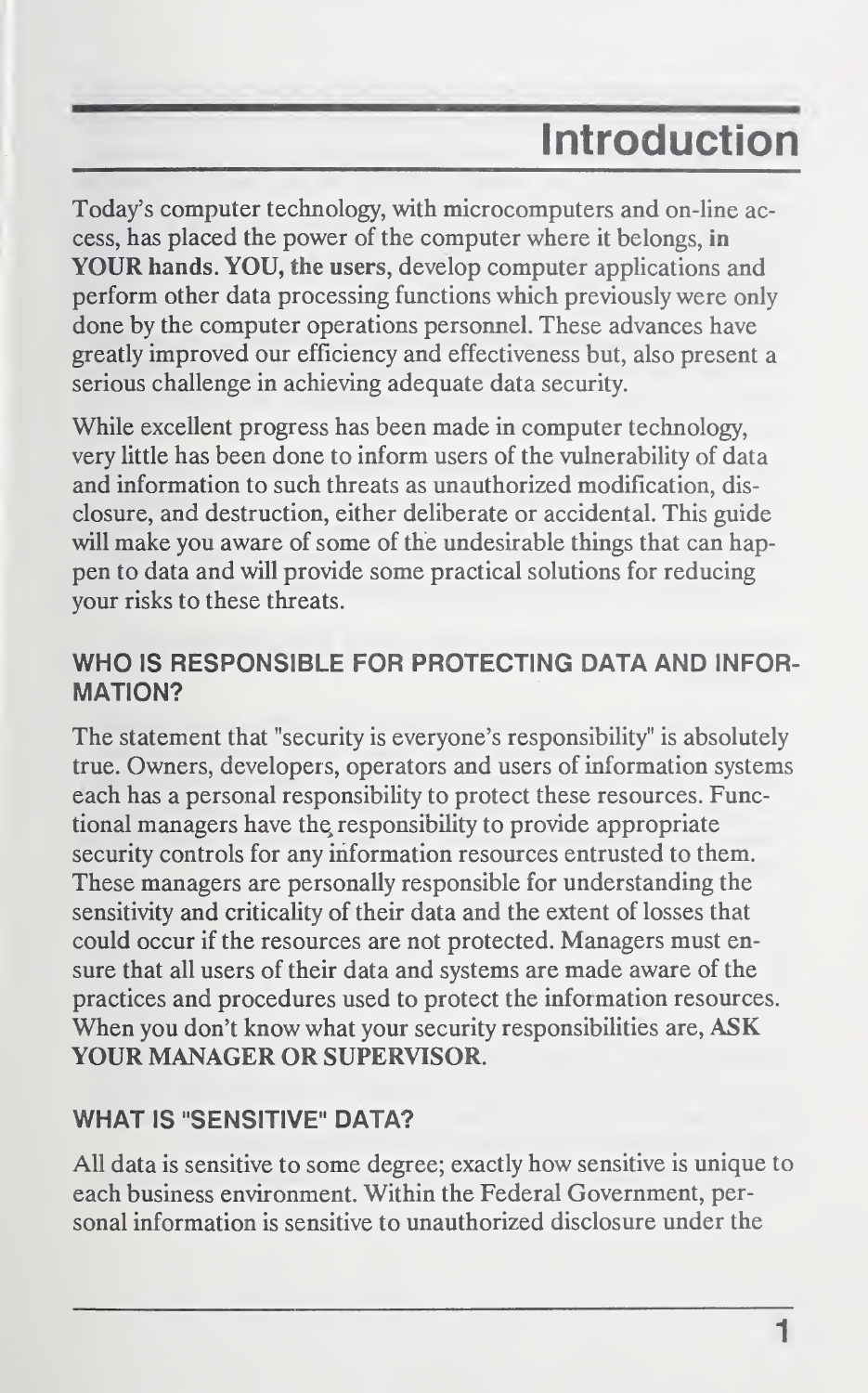Privacy Act of 1974. In some cases, data is far more sensitive to ac cidental errors or omissions that compromise accuracy, integrity, or availability. For example, in a Management Information System, inaccurate, incomplete, or obsolete information can result in erroneous management decisions which could cause serious damage and re quire time and money to rectify. Data and information which are critical to an agency's ability to perform its mission are sensitive to nonavailability.

Still other data are sensitive to fraudulent mamipulation for personal gain. Systems that process electronic funds transfers, control inventories, issue checks, control accounts receivables and payables, etc., cam be fraudulently exploited resulting in serious losses to an agency.

One way to determine the sensitivity of data is to ask the questions "What will it cost if the data is wrong? Manipulated for fraudulent purposes? Not available? Given to the wrong person?" If the damiage is more than you can tolerate, then the data is sensitive and should have adequate security controls to prevent or lessen the potential loss.

#### WHAT RISKS ARE ASSOCIATED WITH THE USE OF COM-PUTERS?

Over the past several decades, computers have taken over virtually all of our major record-keeping functions. Recently, personal computers have made it cost-effective to automate many office functions. Computerization has many advantages and is here to stay; however, automated systems introduce new risks, and we should take steps to control those risks.

We should be concerned with the same risks that existed when manual procedures were used, as well as some new risks created by the unique nature of computers themselves. One risk introduced by computers is the concentration of tremendous amounts of data in one location. The greater the concentration, the greater the consequences of loss or damage. Another example is that computer users access information from remote terminads. We must be able to positively identify the user, as well as ensure that the user is only able to access information and functions that have been authorized. Newspaper accounts of computer "hackers," computer virus attacks.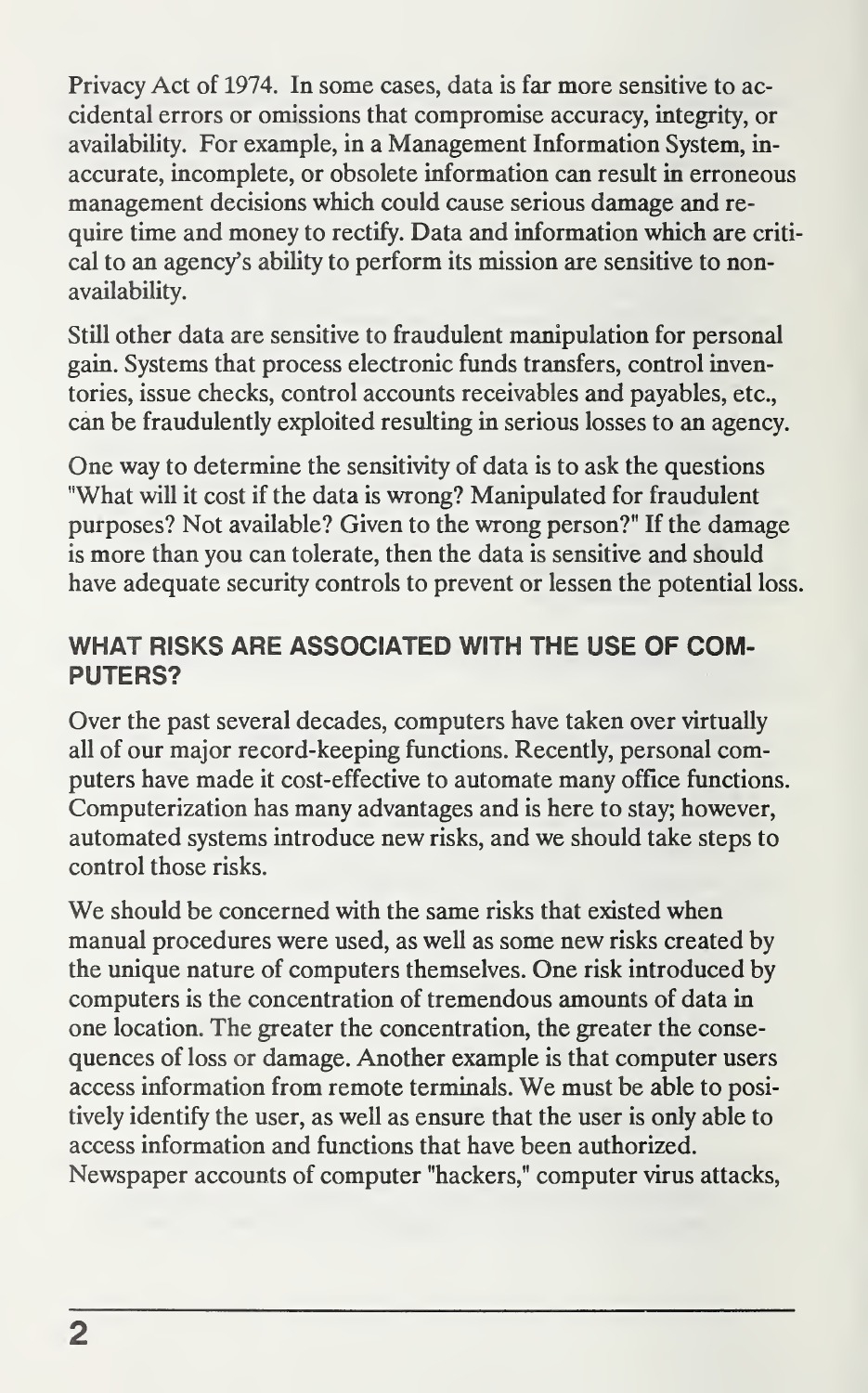and other types of intruders underscore the reahty of the threat to government and commercial computer systems.

## HOW MUCH SECURITY IS ENOUGH?

No matter how many controls or safeguards we use, we can never achieve total security. We can, however, decrease the risk in proportion to the strength of the protective measures. The degree of protection is based on the value of the information; in other words, how serious would be the consequences if a certain type of information were to be wrongfully changed, disclosed, delayed, or destroyed?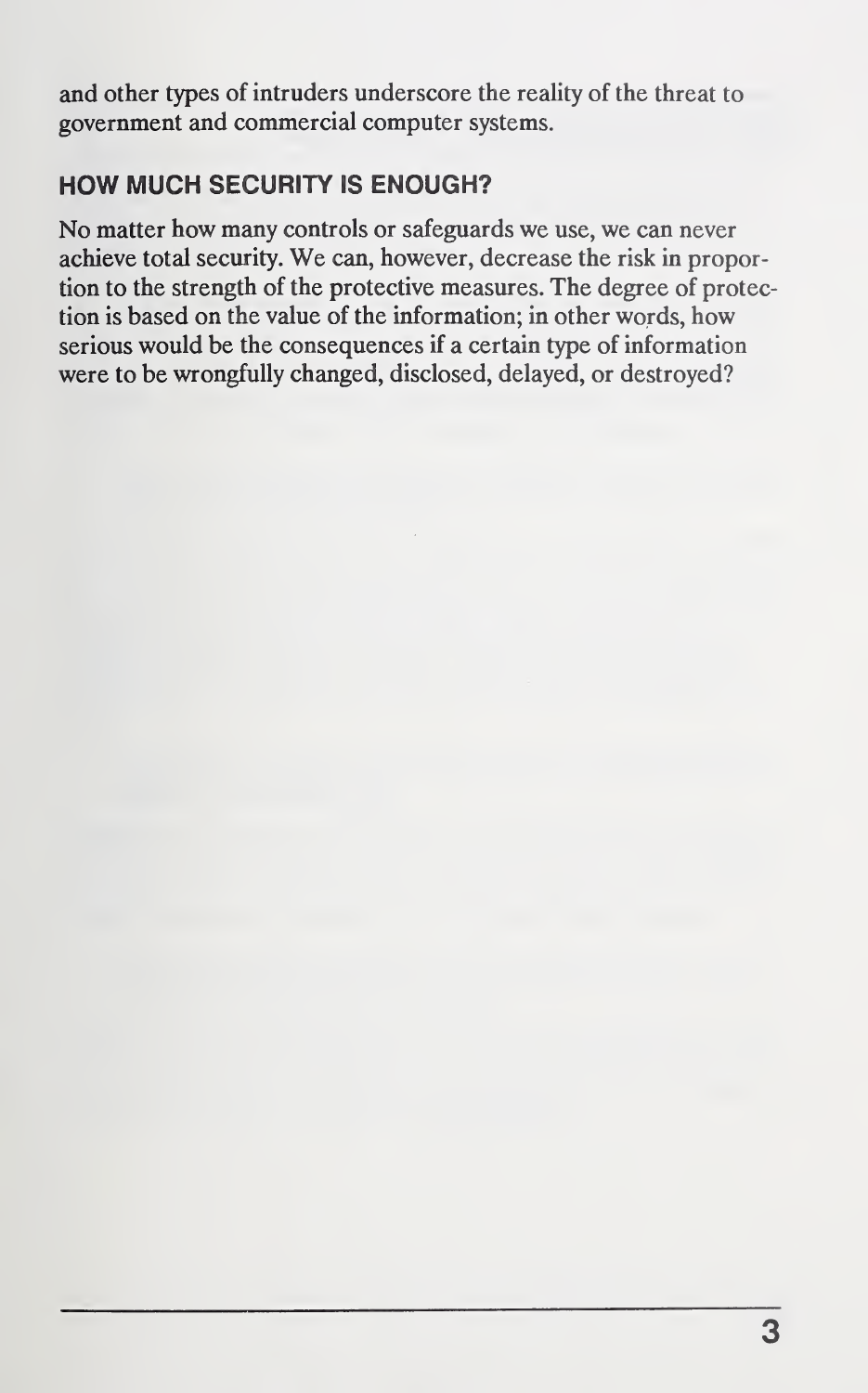|    |                                              |                                             |                   | the company of the company of the company of                                                                                                                                                                                         |                                                                                                                         |
|----|----------------------------------------------|---------------------------------------------|-------------------|--------------------------------------------------------------------------------------------------------------------------------------------------------------------------------------------------------------------------------------|-------------------------------------------------------------------------------------------------------------------------|
|    |                                              |                                             |                   | and the second control of the second                                                                                                                                                                                                 |                                                                                                                         |
|    |                                              |                                             |                   |                                                                                                                                                                                                                                      |                                                                                                                         |
|    |                                              |                                             |                   |                                                                                                                                                                                                                                      |                                                                                                                         |
|    |                                              |                                             |                   |                                                                                                                                                                                                                                      |                                                                                                                         |
| W, | the company of the company of the company of |                                             |                   |                                                                                                                                                                                                                                      |                                                                                                                         |
|    |                                              |                                             |                   |                                                                                                                                                                                                                                      | the control of the control of the control<br>the control of the control of the control of the control of the control of |
|    |                                              | <u>a sa salah sahiji désa di kacamatan </u> | <u>i (Seri Ka</u> |                                                                                                                                                                                                                                      |                                                                                                                         |
|    |                                              |                                             |                   |                                                                                                                                                                                                                                      |                                                                                                                         |
|    |                                              |                                             |                   |                                                                                                                                                                                                                                      |                                                                                                                         |
|    |                                              |                                             |                   |                                                                                                                                                                                                                                      |                                                                                                                         |
|    |                                              |                                             |                   |                                                                                                                                                                                                                                      |                                                                                                                         |
|    |                                              | $\epsilon$                                  |                   |                                                                                                                                                                                                                                      |                                                                                                                         |
|    |                                              |                                             |                   |                                                                                                                                                                                                                                      |                                                                                                                         |
|    |                                              |                                             |                   |                                                                                                                                                                                                                                      |                                                                                                                         |
|    |                                              |                                             |                   |                                                                                                                                                                                                                                      | <b>State</b>                                                                                                            |
|    |                                              |                                             |                   |                                                                                                                                                                                                                                      |                                                                                                                         |
|    |                                              |                                             |                   |                                                                                                                                                                                                                                      |                                                                                                                         |
|    |                                              |                                             |                   | <u>to a strong part of the strong part of the strong part of the strong part of the strong part of the strong part of the strong part of the strong part of the strong part of the strong part of the strong part of the strong </u> |                                                                                                                         |
|    |                                              |                                             |                   |                                                                                                                                                                                                                                      |                                                                                                                         |
|    |                                              |                                             |                   |                                                                                                                                                                                                                                      |                                                                                                                         |
|    |                                              |                                             |                   | <b>RIA-</b>                                                                                                                                                                                                                          |                                                                                                                         |
|    |                                              |                                             |                   |                                                                                                                                                                                                                                      |                                                                                                                         |
|    |                                              |                                             |                   |                                                                                                                                                                                                                                      |                                                                                                                         |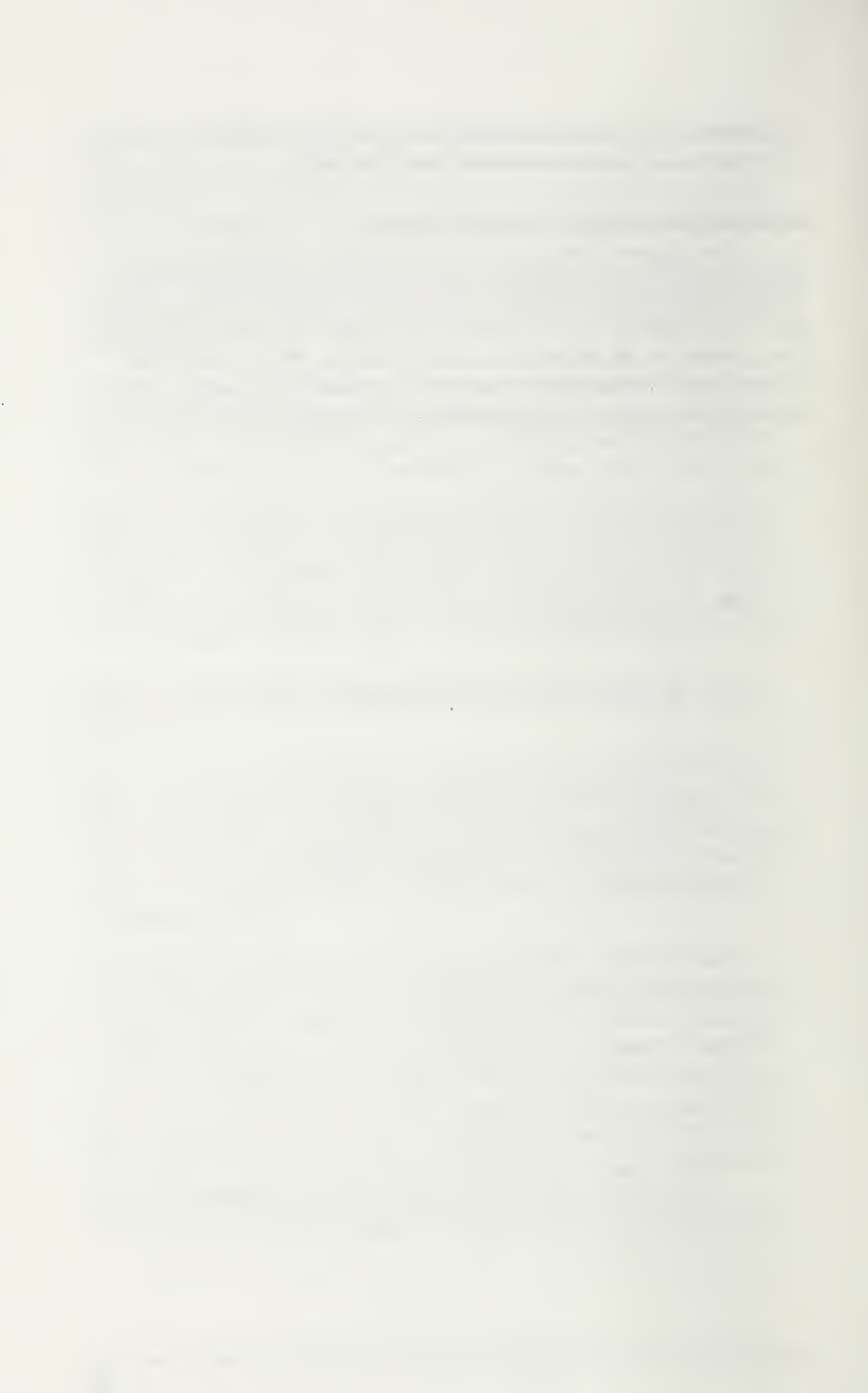# General Responsibilities

All Federal computer system users share certain general responsibilities for information resource protection. The following considerations should guide your actions.

• Treat information as you would any valuable asset. You would not walk away from your desk leaving cash or other valuables unattended. You should take the same care to protect information. If you are not sure of the value or sensitivity of the various kinds of information you handle, ask your manager for guidance.

Use government computer systems only for lawful and authorized purposes.

The computer systems you use in your daily work should be used only for authorized purposes and in a lawful manner. There are computer crime laws that prescribe criminal penalties for those who illegally ac cess Federal computer systems or data. Additionally, the unauthorized use of Federal computer systems or use of authorized privileges for unauthorized purposes could result in disciplinary action.

Observe policies and procedures established by agency management.

Specific requirements for the protection of information have been es tablished by your agency. These requirements may be found in policy manuals, rules, or procedures. Ask your manager if you are unsure about your own responsibihties for protection of information.

#### • Recognize that you are accountable for your activities on computer systems.

After you receive authorization to use any Federal computer system, you become personally responsible and accountable for your activity on the system. Accordingly, your use should be restricted to those functions needed to carry out job responsibilities.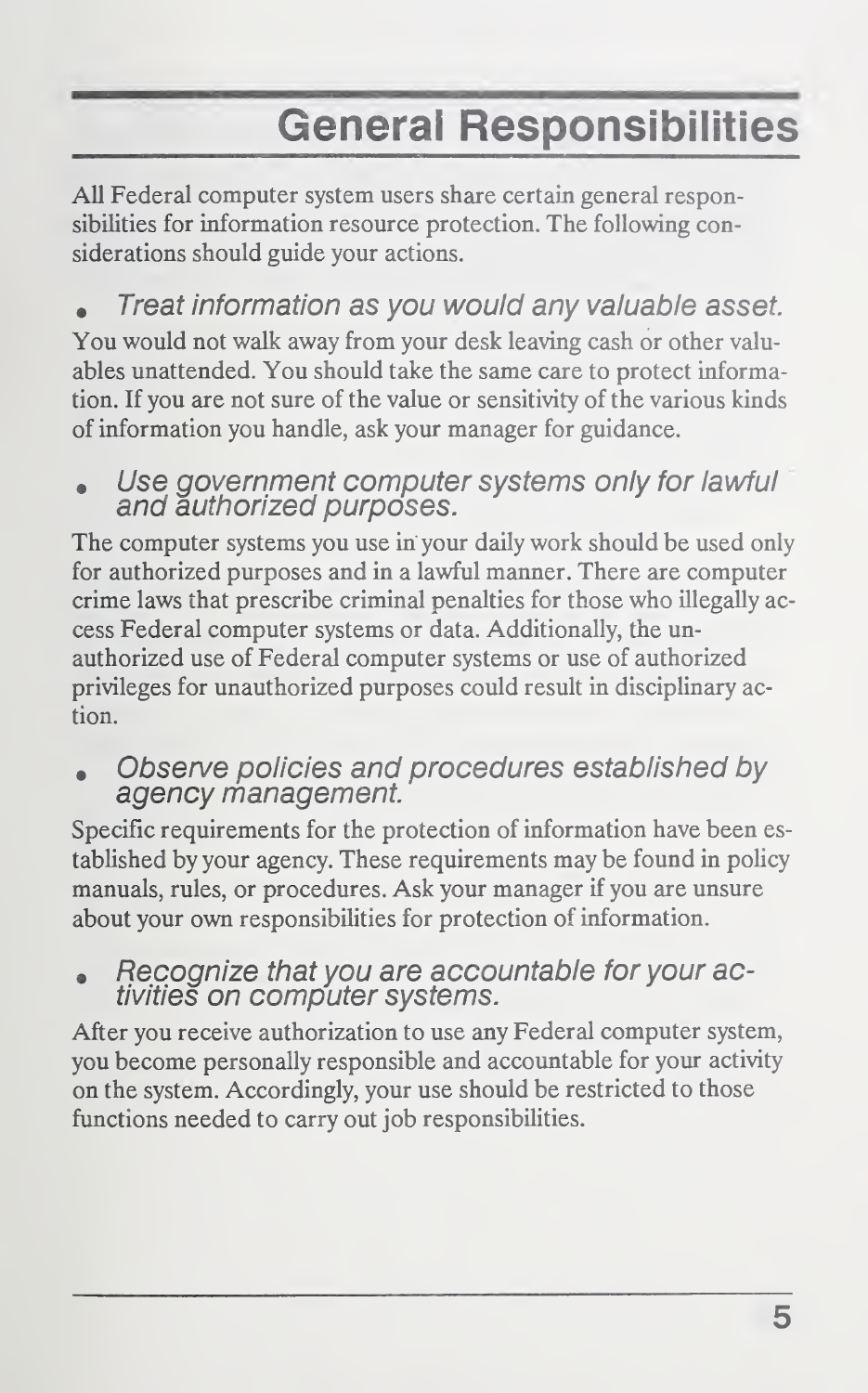### • Report unusual occurrences to your manager.

Many losses would be avoided if computer users would report any circumstances that seem unusual or irregular. Warning signals could include such things as unexplainable system activity that you did not perform, data that appears to be of questionable accuracy, and unexpected or incorrect processing results. If you should notice anything of a questionable nature, bring it to your manager's attention.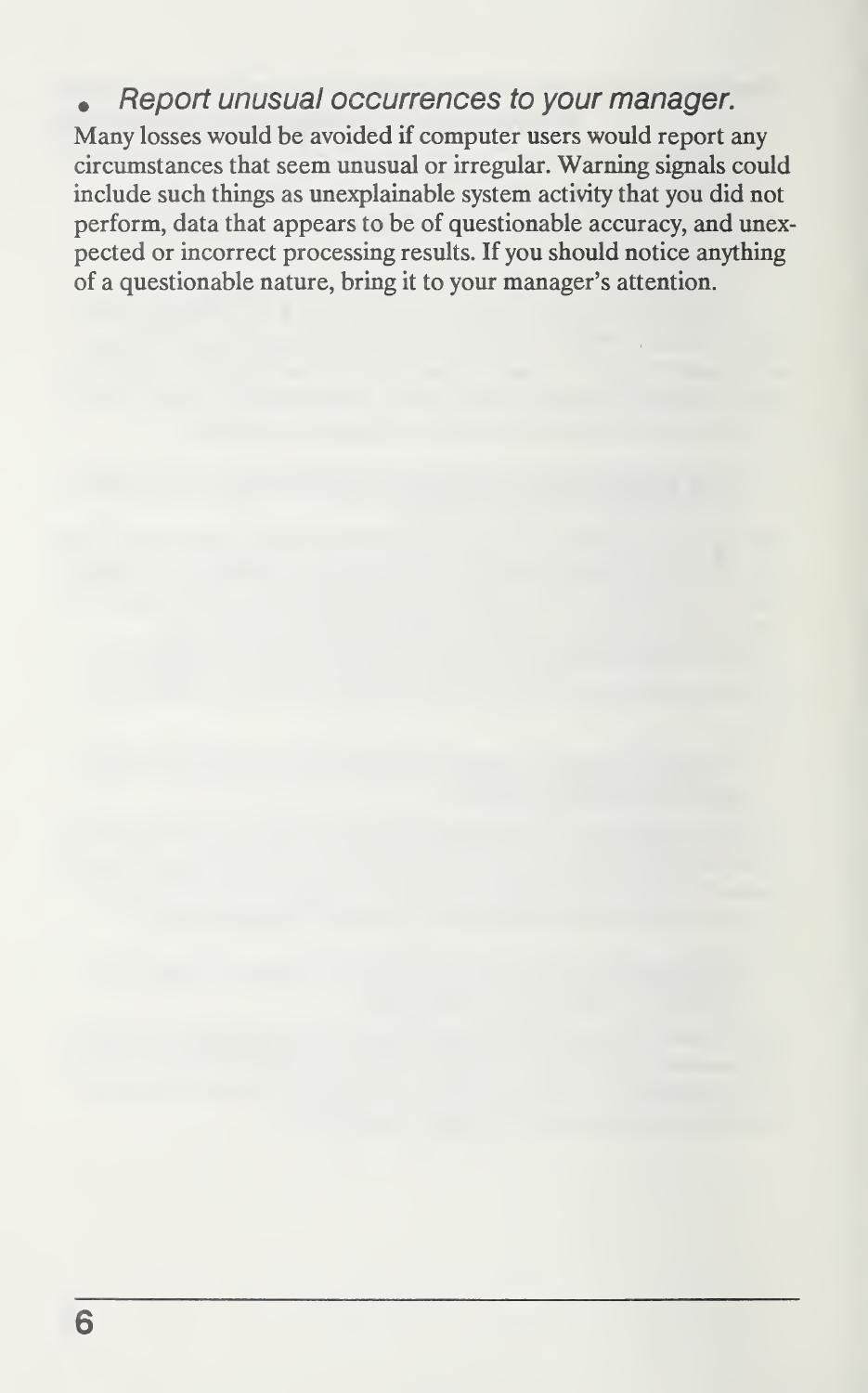# Security and Control Guidelines

Some common-sense protective measures can reduce the risk of loss, damage, or disclosure of information. Following are the most important areas of information systems controls that assure that the system is properly used, resistant to disruptions, and reliable.

## • Make certain no one can impersonate you.

If a password is used to verify your identity, this is the key to system security. Do not disclose your password to anyone, or allow anyone to observe your password as you enter it during the sign-on process. If you choose your own password, avoid selecting a password with any personal associations, or one that is very simple or short. The aim is to select a password that would be difficult to guess or derive. "IREDDOG" would be <sup>a</sup> better password than "DUKE."

If your system allows you to change your own password, do so regularly. Find out what your agency requires, and change passwords at least that frequently. Periodic password changes keep undetected intruders from continuously using the password of a legitimate user.

After you are logged on, the computer will attribute all activity to your user id. Therefore, never leave your terminal without logging off — even for a few minutes. Always log off or otherwise inactivate your terminal so no one could perform any activity under your user id when you are away from the area.

### • Safeguard sensitive information from disclosure to others.

People often forget to lock up sensitive reports and computer media containing sensitive data when they leave their work areas. Information carelessly left on top of desks and in unlocked storage can be casually observed, or deliberately stolen. Every employee who works with sensitive information should have lockable space available for storage when information is not in use. If you aren't sure what infor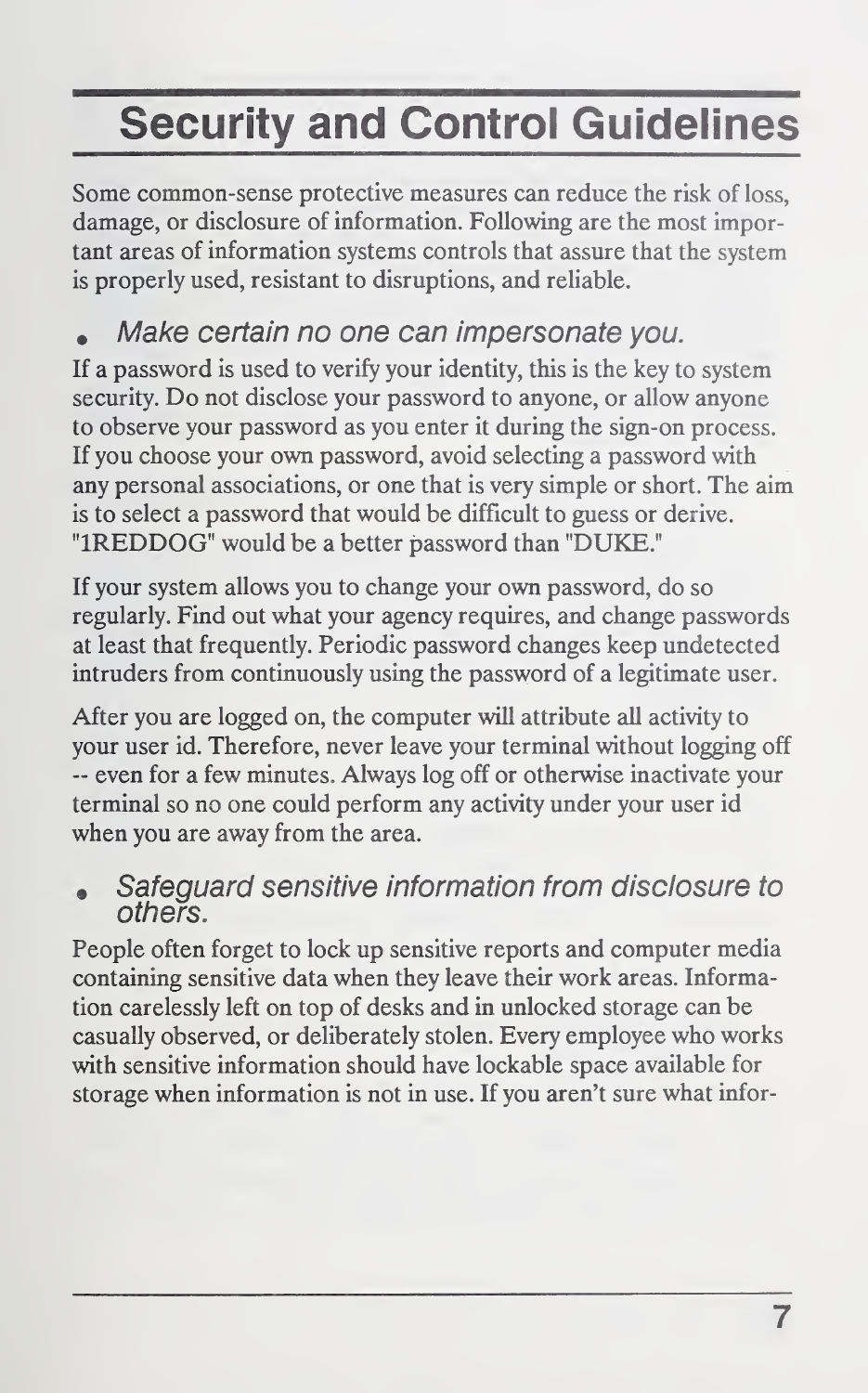mation should be locked up or what locked storage is available, ask your manager.

While working, be aware of the visibility of data on your personal computer or terminal display screen. You may need to reposition equipment or furniture to eliminate over-the-shoulder viewing. Be especially careful near windows and in public areas. Label all sensitive diskettes and other computer media to alert other employees of the need to be especially careful. When no longer needed, sensitive information should be deleted or discarded in such a way that unauthorized individuals cannot recover the data. Printed reports should be finely shredded, while data on magnetic media should be overwritten. Files that are merely deleted are not really erased and can still be recovered.

#### • Install physical security devices or software on personal computers.

The value and popularity of personal computers make theft a big problem, especially in low-security office areas. Relatively inexpensive hardware devices greatly reduce the risk of equipment loss. Such devices involve lock-down cables or enclosures that attach equipment to furniture. Another approach is to place equipment in lockable cabinets.

When data is stored on a hard disk, take some steps to keep unauthorized individuals from accessing that data. A power lock device only allows key-holders to turn on power to the personal computer. Where there is a need to segregate information between multiple authorized users of a personad computer, additional security in the form of software is probably needed. Specific files could be encrypted to make them unintelligible to unauthorized staff, or ac cess control software can divide storage space among authorized users, restricting each user to their own files.

#### • Avoid costly disruptions caused by data or hardware loss.

Disruptions and delays are expensive. No one enjoys working frantically to re-enter work, do the same job twice, or fix problems while new work piles up. Most disruptions can be prevented, and the impact of disruptions can be minimized by advance planning. Proper environmental conditions and power supplies minimize equipment out-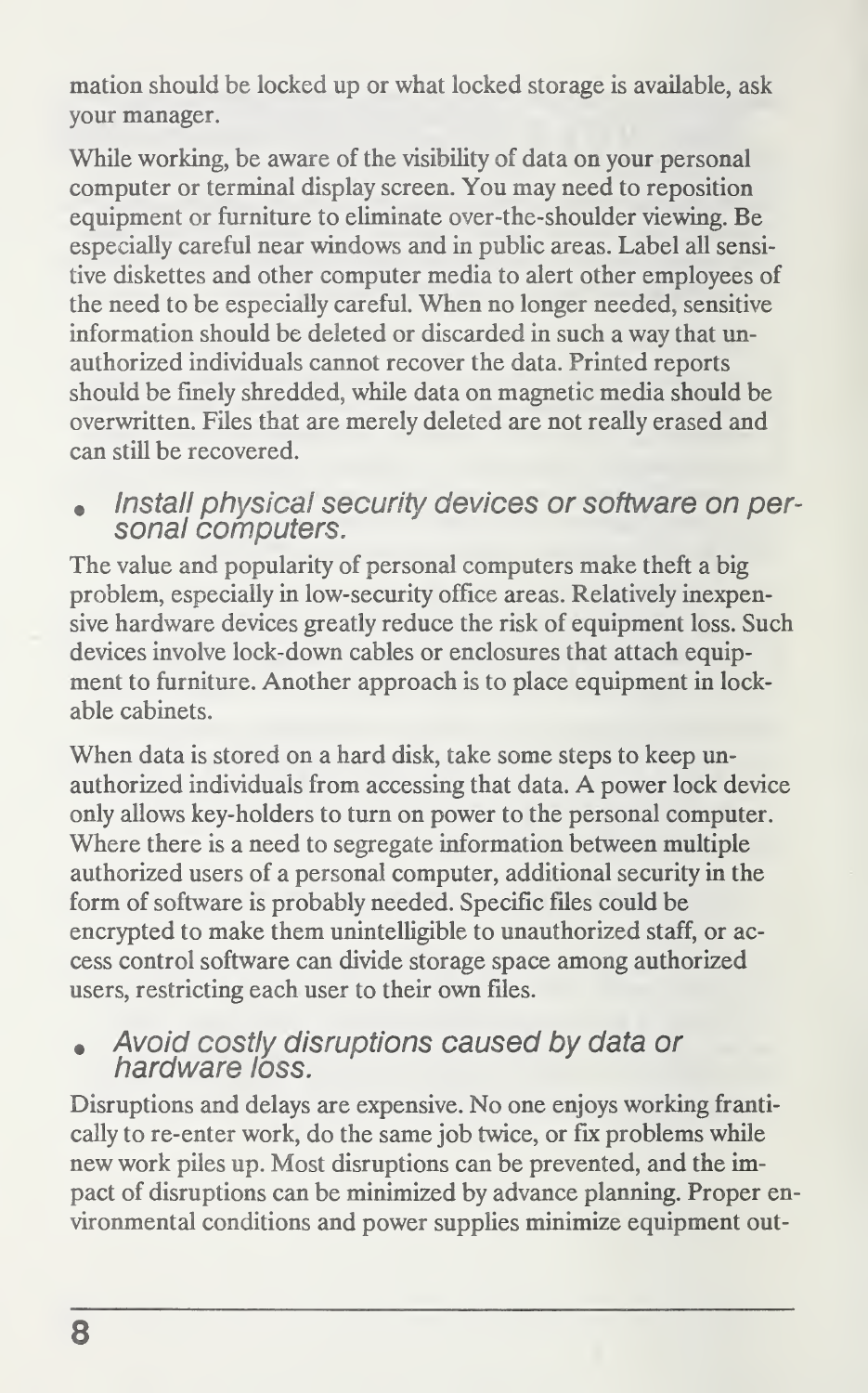ages and information loss. Many electrical circuits in office areas do not constitute an adequate power source, so dedicated circuits for computer systems should be considered. Make certain that your surroundings meet the essential requirements for correct equipment operation. Cover equipment when not in use to protect it from dust, water leaks, and other hazards.

For protection from accidental or deliberate destruction of data, regular data backups are essential. Complete system backups should be taken at intervals determined by how quickly information changes or by the volume of transactions. Backups should be stored in another location, to guard against the possibility of original and backup copies being destroyed by the same fire or other disaster.

#### Maintain the authorized hardware/software configuration.

Some organizations have been affected by computer "viruses" ac quired through seemingly useful or innocent software obtained from public access bulletin boards or other sources; others have been liable for software illegally copied by employees. The installation of unauthorized hardware can cause damage, invalidate warranties, or have other negative consequences. Install only hardware or software that has been acquired through normal acquisition procedures and comply with all software licensing agreement requirements.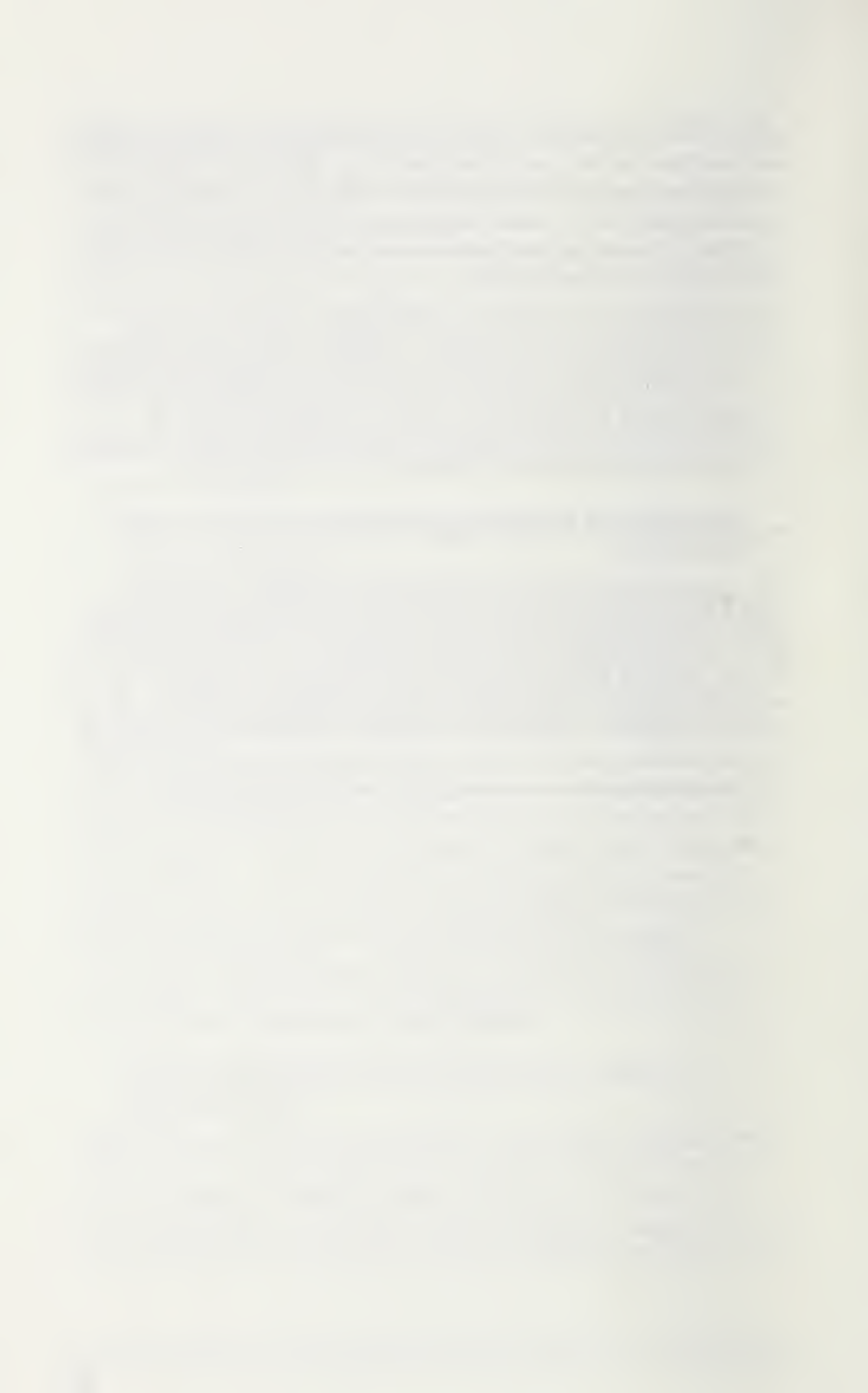# SUMMARY

Ultimately, computer security is the user's responsibility. You, the user, must be alert to possible breaches in security and adhere to the security regulations that have been established within your agency. The security practices listed are not inclusive, but rather designed to remind you and raise your awareness towards securing your information resources:

## PROTECT YOUR EQUIPMENT

- Keep it in a secure environment
- Keep food, drink, and cigarettes AWAY from it
- Know where the fire suppression equipment is located and know how to use it

## PROTECT YOUR AREA

- $\bullet$  Keep unauthorized people AWAY from your equipment and data
- Challenge strangers in your area

## PROTECT YOUR PASSWORD

- Never write it down or give it to anyone
- Don 't use names, numbers or dates which are personally identified with you
- $\bullet$  Change it often, but change it immediately if you think It has been compromised

## PROTECT YOUR FILES

- Don't allow unauthorized access to your files and data
- NEVER leave your equipment unattended with your password activated - SIGN OFF!

## PROTECT AGAINST VIRUSES

- Don't use unauthorized software
- Back up your files before implementing ANY new software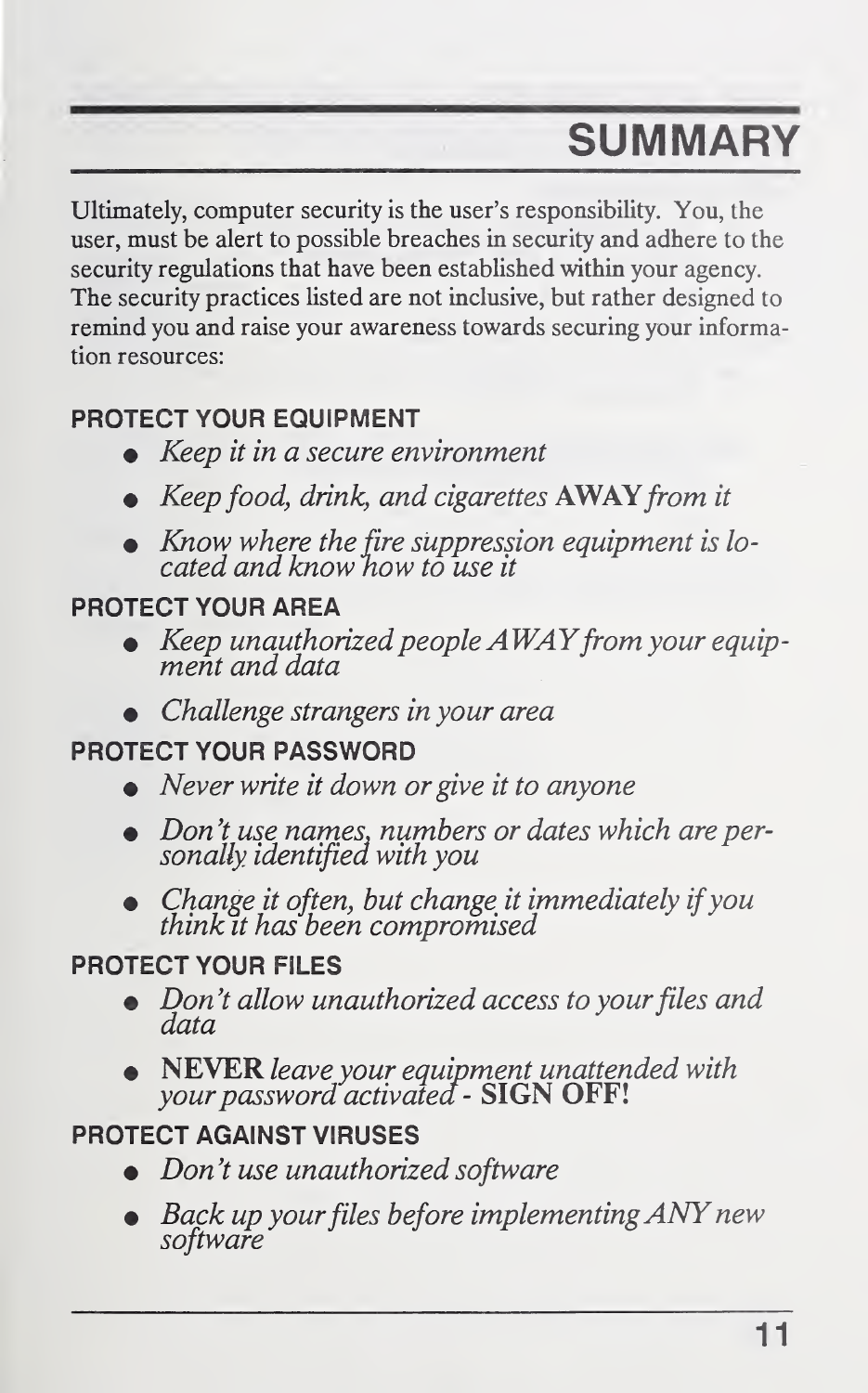#### LOCK UP STORAGE MEDIA CONTAINING SENSITIVE DATA

 $\bullet$  If the data or information is sensitive or critical to  $\hspace{0.1mm}$ your operation, lock it up!

## BACK UP YOUR DATA

- $\bullet$  Keep duplicates of your sensitive data in a safe place, out of your immediate area
- Back it up as often as necessary

#### REPORT SECURITY VIOLATIONS

- $\bullet$  Tell your manager if you see any unauthorized changes to your data
- $\bullet$  -Immediately report any loss of data or programs, whether automated or hard copy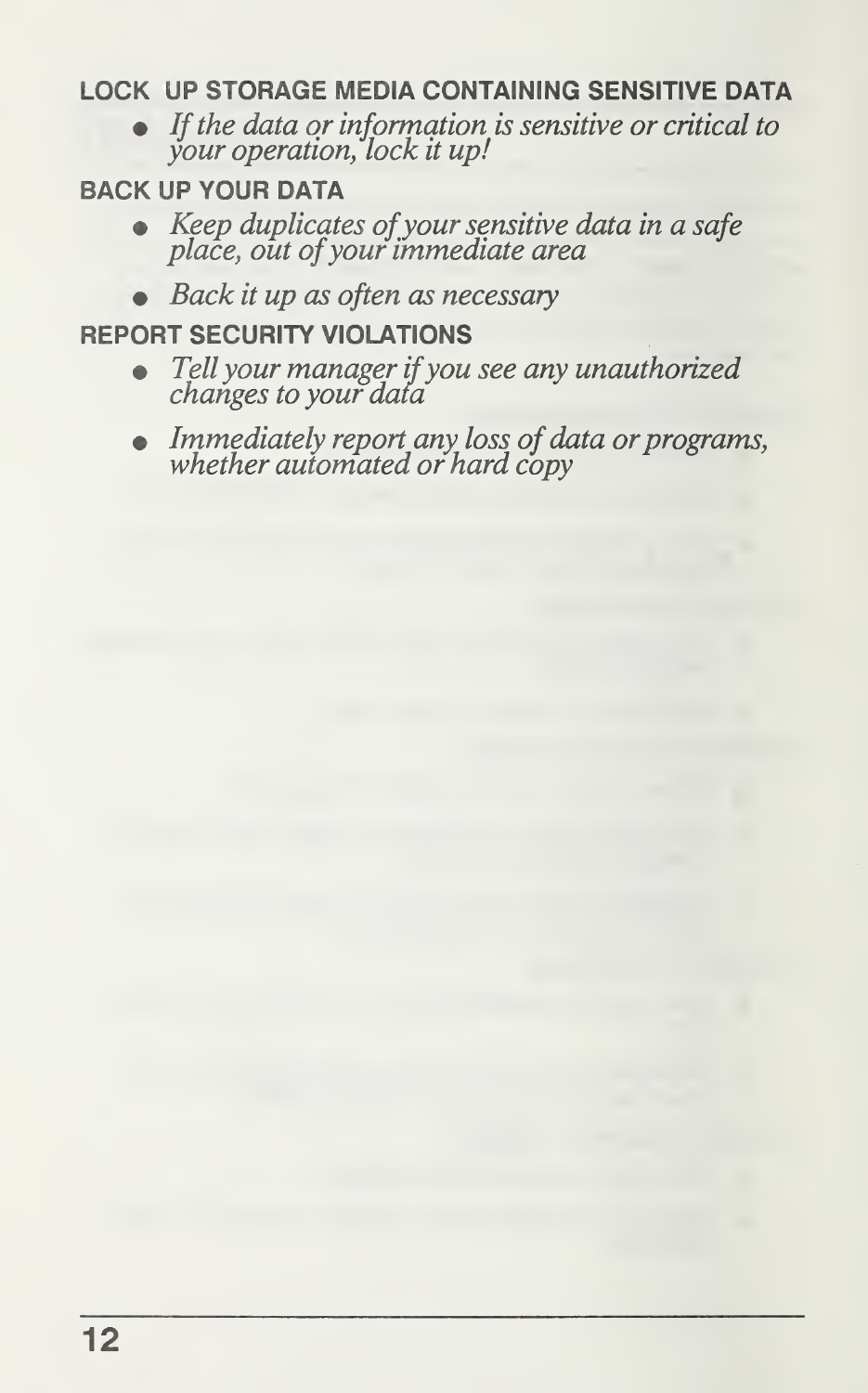# For Additional Information

#### National Institute of Standards and Technology

Computer Security Program Office A-216 Technology Gaithersburg, MD <sup>20899</sup> (301) 975-5200

For further information on the management of information resources, NIST publishes Federal Information Processing Standards Publications (FIBS PUBS). These publications deal with many aspects of computer security, including password usage, data encryption, ADP risk management and contingency planning, and computer system security certification and accreditation. A list of current publications is available from:

Standards Processing Coordinator (ADP) National Computer Systems Laboratory National Institute of Standards and Technology Technology Building, B-64 Gaithersburg, MD <sup>20899</sup> Phone: (301) 975-2817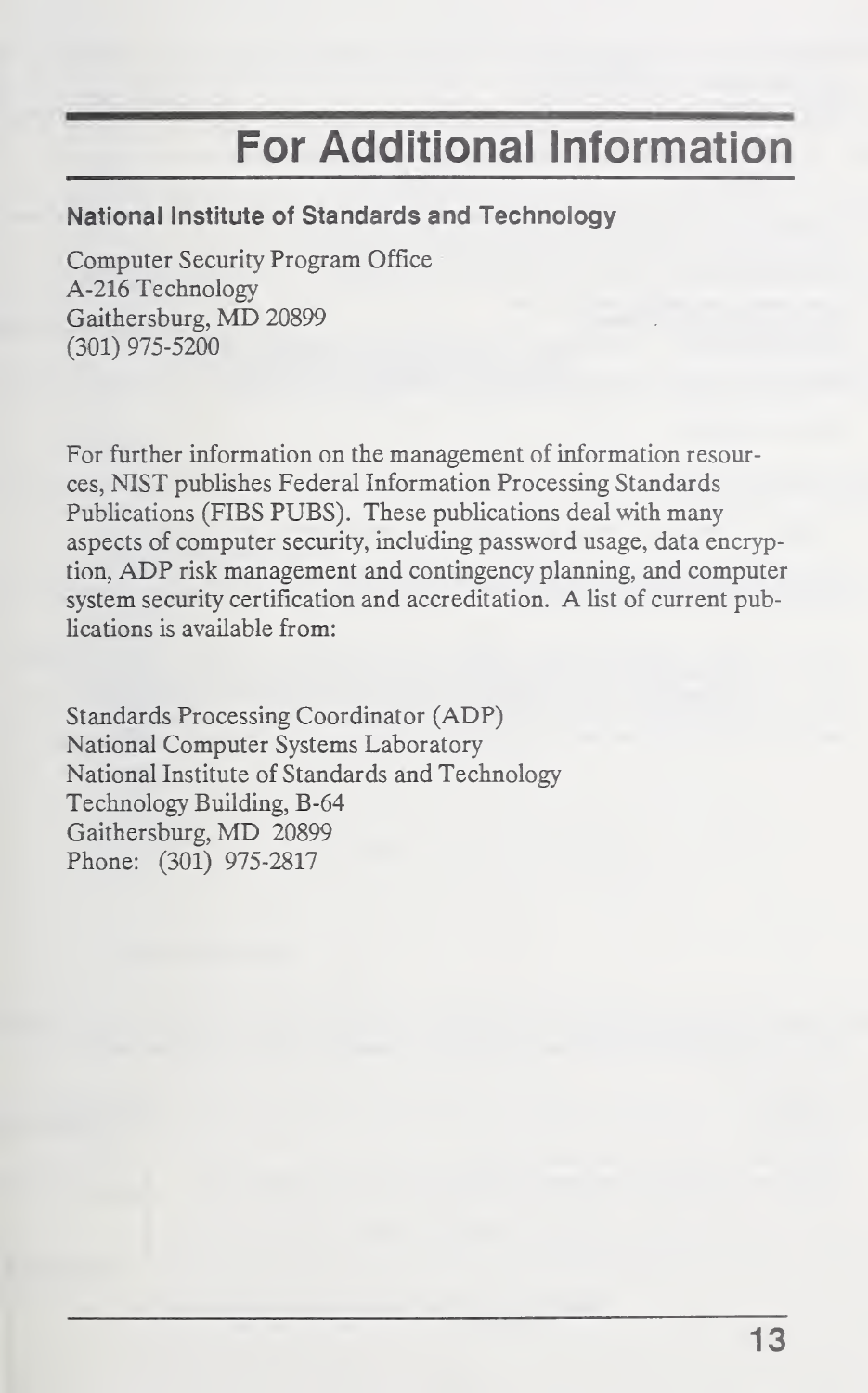| NBS-114A (HEV. 2-80)                                                      |                                                      |                                                                                                                                                                                                                                                                                                                                                                                                                                                                                                                                                                                                                                        |                                    |
|---------------------------------------------------------------------------|------------------------------------------------------|----------------------------------------------------------------------------------------------------------------------------------------------------------------------------------------------------------------------------------------------------------------------------------------------------------------------------------------------------------------------------------------------------------------------------------------------------------------------------------------------------------------------------------------------------------------------------------------------------------------------------------------|------------------------------------|
| U.S. DEPT. OF COMM.                                                       | 1. PUBLICATION OR<br>REPORT NO.                      | 2. Performing Organ. Report No.1 3. Publication Date                                                                                                                                                                                                                                                                                                                                                                                                                                                                                                                                                                                   |                                    |
| <b>BIBLIOGRAPHIC DATA</b><br>SHEET (See instructions)                     | NIST/SP-500/171                                      |                                                                                                                                                                                                                                                                                                                                                                                                                                                                                                                                                                                                                                        | October 1989                       |
| 4. TITLE AND SUBTITLE                                                     |                                                      |                                                                                                                                                                                                                                                                                                                                                                                                                                                                                                                                                                                                                                        |                                    |
|                                                                           |                                                      | Computer User's Guide To The Protection Of Information Resources                                                                                                                                                                                                                                                                                                                                                                                                                                                                                                                                                                       |                                    |
| 5. AUTHOR(S)                                                              | Cheryl Helsing, Marianne Swanson, and Mary Anne Todd |                                                                                                                                                                                                                                                                                                                                                                                                                                                                                                                                                                                                                                        |                                    |
| 6. PERFORMING ORGANIZATION (If joint or other than NBS, see instructions) |                                                      |                                                                                                                                                                                                                                                                                                                                                                                                                                                                                                                                                                                                                                        | 7. Contract/Grant No.              |
| NATIONAL INSTITUTE OF STANDARDS AND TECHNOLOGY                            |                                                      |                                                                                                                                                                                                                                                                                                                                                                                                                                                                                                                                                                                                                                        |                                    |
| (formerly NATIONAL BUREAU OF STANDARDS)<br>U.S. DEPARTMENT OF COMMERCE    |                                                      |                                                                                                                                                                                                                                                                                                                                                                                                                                                                                                                                                                                                                                        | 8. Type of Report & Period Covered |
| GAITHERSBURG, MD 20899                                                    |                                                      |                                                                                                                                                                                                                                                                                                                                                                                                                                                                                                                                                                                                                                        | Final                              |
|                                                                           |                                                      | 9. SPONSORING ORGANIZATION NAME AND COMPLETE ADDRESS (Street, City, State, ZIP)                                                                                                                                                                                                                                                                                                                                                                                                                                                                                                                                                        |                                    |
|                                                                           |                                                      |                                                                                                                                                                                                                                                                                                                                                                                                                                                                                                                                                                                                                                        |                                    |
| Same as item #6                                                           |                                                      |                                                                                                                                                                                                                                                                                                                                                                                                                                                                                                                                                                                                                                        |                                    |
|                                                                           |                                                      |                                                                                                                                                                                                                                                                                                                                                                                                                                                                                                                                                                                                                                        |                                    |
|                                                                           |                                                      |                                                                                                                                                                                                                                                                                                                                                                                                                                                                                                                                                                                                                                        |                                    |
| 10. SUPPLEMENTARY NOTES                                                   |                                                      |                                                                                                                                                                                                                                                                                                                                                                                                                                                                                                                                                                                                                                        |                                    |
|                                                                           | Library of Congress Catalog Card Number: 89-600764   |                                                                                                                                                                                                                                                                                                                                                                                                                                                                                                                                                                                                                                        |                                    |
|                                                                           |                                                      |                                                                                                                                                                                                                                                                                                                                                                                                                                                                                                                                                                                                                                        |                                    |
|                                                                           |                                                      | Document describes a computer program; SF-185, FIPS Software Summary, is attached.                                                                                                                                                                                                                                                                                                                                                                                                                                                                                                                                                     |                                    |
|                                                                           |                                                      | 11. ABSTRACT (A 200-word or less factual summary of most significant information. If document includes a significant                                                                                                                                                                                                                                                                                                                                                                                                                                                                                                                   |                                    |
| bibliography or literature survey, mention it here)                       |                                                      |                                                                                                                                                                                                                                                                                                                                                                                                                                                                                                                                                                                                                                        |                                    |
|                                                                           |                                                      | Computers have changed the way we handle our information resources. Large amounts<br>of information are stored in one central place with the ability to be accessed<br>from remote locations. Users have a personal responsibility for the security of<br>the system and the data stored in it. This document outlines the user's<br>responsibilities and provides security and control guidelines to be implemented.<br>12. KEY WORDS (Six to twelve entries; alphabetical order; capitalize only proper names; and separate key words by semicolons)<br>controls; information resources; protective measures; risks; sensitive data; |                                    |
| vulnerabilities                                                           |                                                      |                                                                                                                                                                                                                                                                                                                                                                                                                                                                                                                                                                                                                                        |                                    |
| 13. AVAILABILITY                                                          |                                                      |                                                                                                                                                                                                                                                                                                                                                                                                                                                                                                                                                                                                                                        | 14. NO. OF<br>PRINTED PAGES        |
| $\sqrt{1}$ Unlimited                                                      |                                                      |                                                                                                                                                                                                                                                                                                                                                                                                                                                                                                                                                                                                                                        | 16                                 |
|                                                                           | For Official Distribution. Do Not Release to NTIS    |                                                                                                                                                                                                                                                                                                                                                                                                                                                                                                                                                                                                                                        |                                    |
| 20402.                                                                    |                                                      | X Order From Superintendent of Documents, U.S. Government Printing Office, Washington, D.C.                                                                                                                                                                                                                                                                                                                                                                                                                                                                                                                                            | 15. Price                          |
|                                                                           |                                                      | Order From National Technical Information Service (NTIS), Springfield, VA. 22161                                                                                                                                                                                                                                                                                                                                                                                                                                                                                                                                                       |                                    |
|                                                                           |                                                      |                                                                                                                                                                                                                                                                                                                                                                                                                                                                                                                                                                                                                                        | USCOMM-DC 6043-P80                 |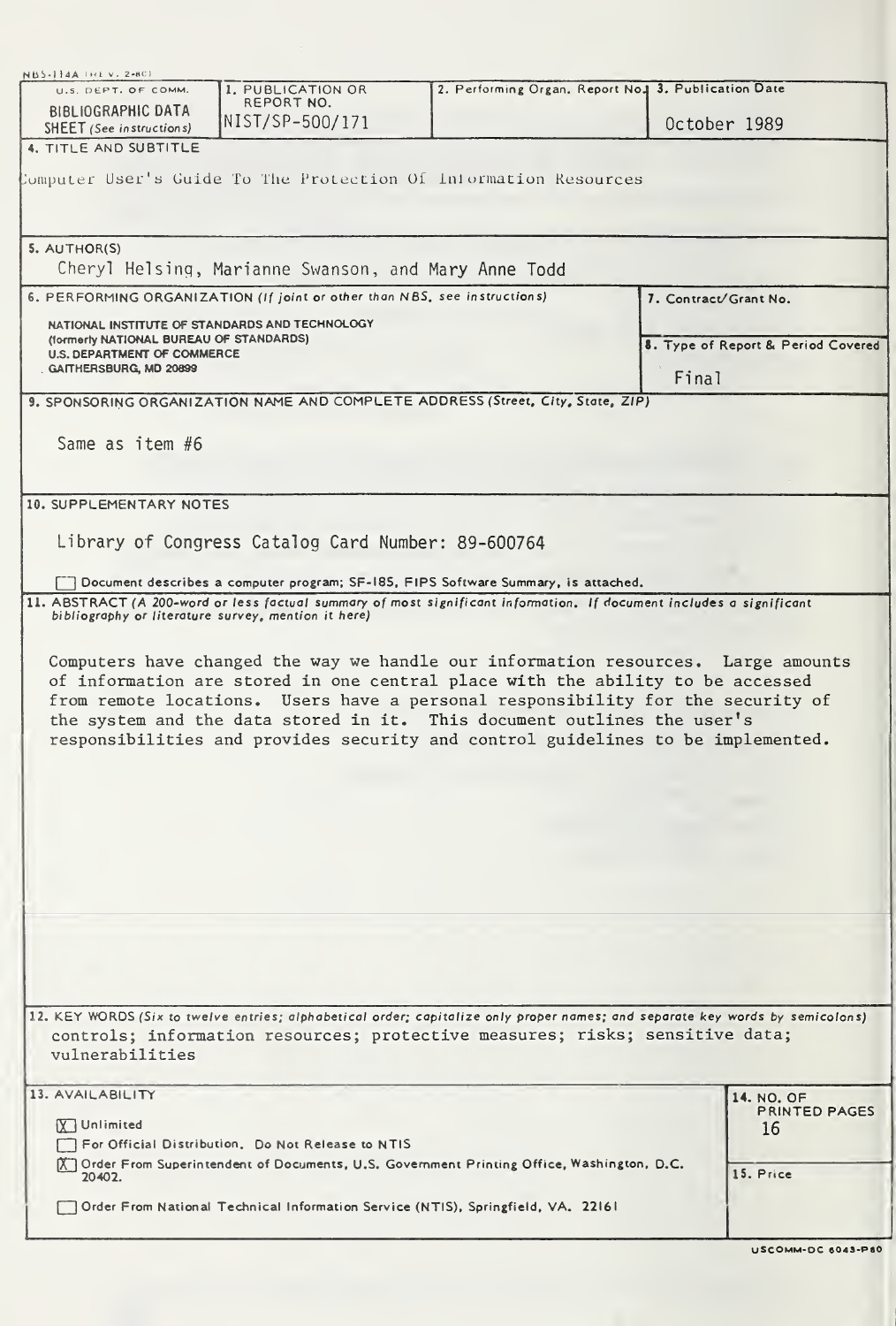#### ANNOUNCEMENT OF NEW PUBLICATIONS ON COMPUTER SYSTEMS TECHNOLOGY

Superintendent of Documents Government Printing Office Washington. DC 20402

Dear Sir:

Please add my name to the announcement list of new publications to be issued in the series: National Institute of Standards and Technology Special Publication 500-.

| Name           | <u> 1990 - Johann John Harry Harry Harry Harry Harry Harry Harry Harry Harry Harry Harry Harry Harry Harry Harry H</u>                                                                                                        |          |                              |
|----------------|-------------------------------------------------------------------------------------------------------------------------------------------------------------------------------------------------------------------------------|----------|------------------------------|
|                |                                                                                                                                                                                                                               |          |                              |
| <b>Address</b> | the company of the company of the company of the company of the company of the company of the company of the company of the company of the company of the company of the company of the company of the company of the company |          |                              |
| City           | <b>State</b>                                                                                                                                                                                                                  | Zip Code | <u> 1980 - Jan Barbara a</u> |

(Notification key H-503)

 $\hat{x}$  U. S. Government Printing Office: 1989 - 251-395 (00899)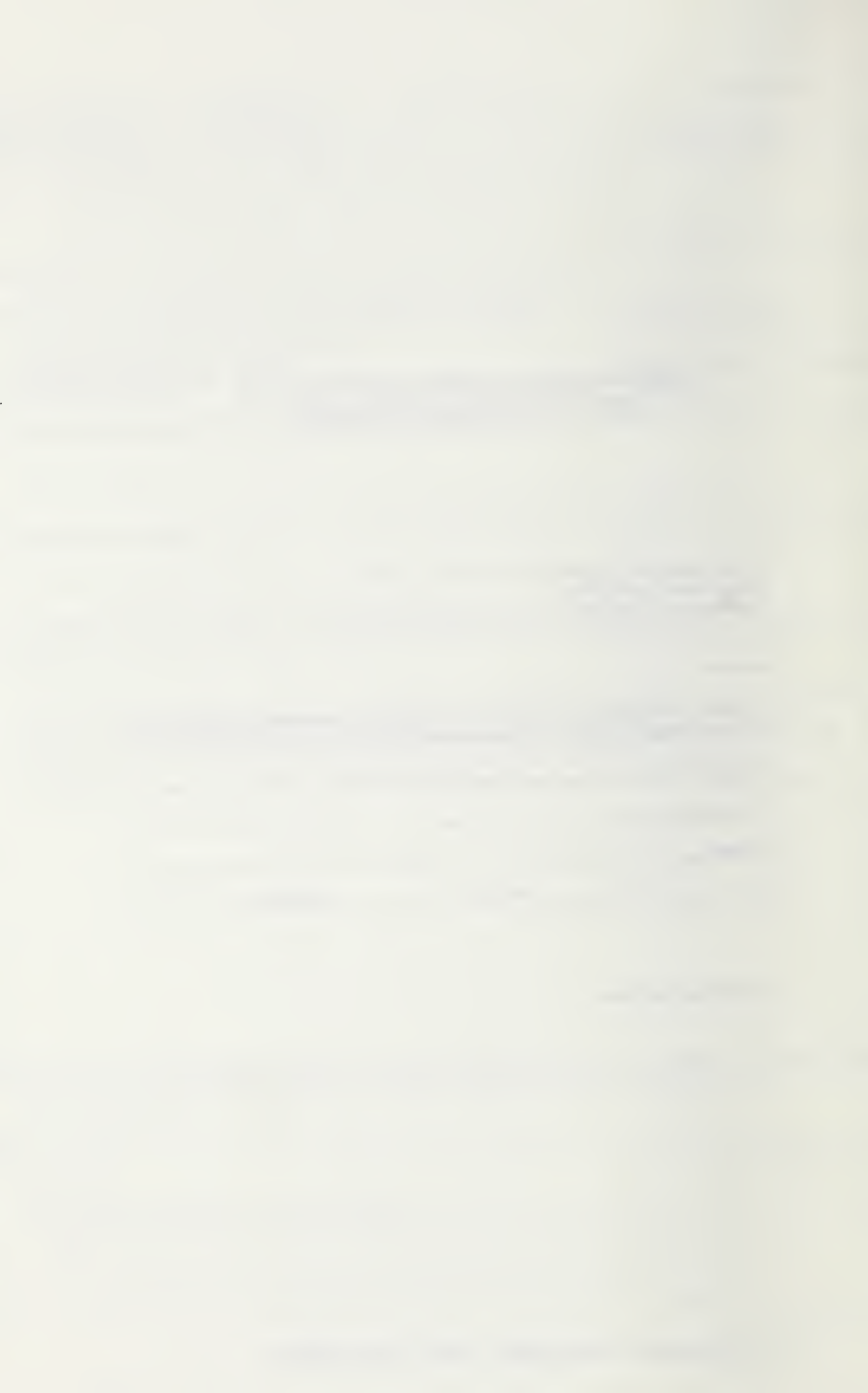

#### Periodical

Journal of Research of the National Institute of Standards and Technology—Reports NIST research and development in those disciplines of the physical and engineering sciences in which the Institute is active. These include physics, chemistry, engineering, mathematics, and computer sciences. Papers cover a broad range of subjects, with major emphasis on measurement methodology and the basic technology underlying standardization. Also included from time to time are survey articles on topics closely related to the Institute's technical and scientific programs. Issued six times a year.

#### **Nonperiodicals**

Monographs—Major contributions to the technical literature on various subjects related to the Institute's scientific and technical activities.

Handbooks—Recommended codes of engineering and industrial practice (including safety codes) de veloped in cooperation with interested industries, professional organizations, and regulatory bodies. Special Publications—Include proceedings of conferences sponsored by NIST, NIST annual reports, and other special publications appropriate to this grouping such as wall charts, pocket cards, and bibliographies.

Applied Mathematics Series—Mathematical tables, manuals, and studies of special interest to physicists, engineers, chemists, biologists, mathematicians, computer programmers, and others engaged in scientific and technical work.

National Standard Reference Data Series—Provides quantitative data on the physical and chemical properties of materials, compiled from the world's literature and critically evaluated. Developed un der <sup>a</sup> worldwide program coordinated by NIST under the authority of the National Standard Data Act (Public Law 90-396). NOTE: The Journal of Physical and Chemical Reference Data (JPCRD) is pubhshed quarterly for NIST by the American Chemical Society (ACS) and the American Insti tute of Physics (AIP). Subscriptions, reprints, and supplements are available from ACS, 1155 Six teenth St., NW., Washington, DC 20056.

Building Science Series—Disseminates technical information developed at the Institute on building materials, components, systems, and whole structures. The series presents research results, test methods, and performance criteria related to the structural and environmental functions and the durability and safety characteristics of building elements and systems.

Technical Notes—Studies or reports which are complete in themselves but restrictive in their treat- ment of <sup>a</sup> subject. Analogous to monographs but not so comprehensive in scope or definitive in treatment of the subject area. Often serve as <sup>a</sup> vehicle for final reports of work performed at NIST under the sponsorship of other government agencies.

Voluntary Product Standards—Developed under procedures published by the Department of Commerce in Part 10, Title 15, of the Code of Federal Regulations. The standards establish nationally recognized requirements for products, and provide all concerned interests with <sup>a</sup> basis for common understanding of the characteristics of the products. NIST administers this program as <sup>a</sup> supplement to the activities of the private sector standardizing organizations.

Consumer Information Series—Practical information, based on NIST research and experience, covering areas of interest to the consumer. Easily understandable language and illustrations provide useful background knowledge for shopping in today's technological marketplace.

Order the above NIST publications from: Superintendent of Documents, Government Printing Office, Washington, DC 20402.

washington, DC 20402.<br>Order the following NIST publications—FIPS and NISTIRs—from the National Technical Information Service, Springfield, VA 22161.

Federal Information Processing Standards Publications (FIPS PUB)—Publications in this series col lectively constitute the Federal Information Processing Standards Register. The Register serves as the official source of information in the Federal Government regarding standards issued by NIST pursuant to the Federal Property and Administrative Services Act of <sup>1949</sup> as amended, Public Law 89-306 (79 Stat. 1127), and as implemented by Executive Order <sup>11717</sup> (38 FR 12315, dated May 11, 1973) and Part <sup>6</sup> of Title <sup>15</sup> CFR (Code of Federal Regulations).

NIST Interagency Reports CNISTIR)—A special series of interim or final reports on work performed by NIST for outside sponsors (both government and non-government). In general, initial distribution is handled by the sponsor; public distribution is by the National Technical Information Service, Springfield, VA 22161, in paper copy or microfiche form.